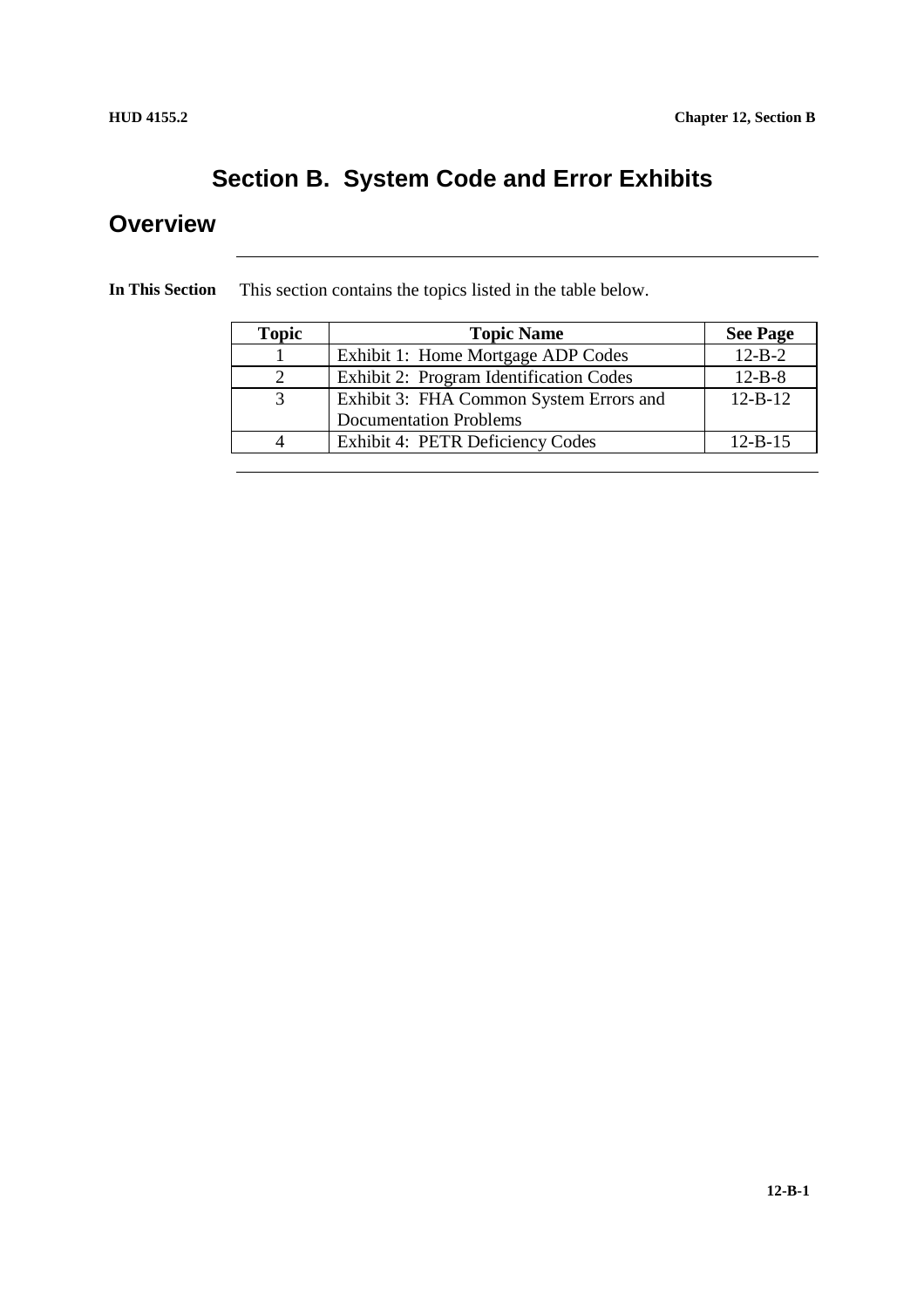### **1. Exhibit 1: Home Mortgage ADP Codes**

#### **Change Date** March 1, 2011

**4155.2 12.B.1.a ADP Codes** The table below lists the Automated Data Processing (ADP) codes commonly used in processing FHA-insured home mortgages, presented according to the Section of the National Housing Act under which the loans are insured.

#### *Notes*:

- The column entitled "*ADP Code If Pursuant to 223(e)*" refers to the code for mortgages insured pursuant to Section 223(e), which are all obligations of the Special Risk Insurance (SRI) Fund.
- The column entitled "*ADP Code for HUD*" refers to the code for FHAprocessed cases.

| <b>Section</b> | <b>Description</b>                   | <b>ADP</b> | <b>ADP</b>    | <b>ADP Code</b> | <b>ADP</b> |
|----------------|--------------------------------------|------------|---------------|-----------------|------------|
| of the         |                                      | Code       | Code for      | <b>If</b>       | Code       |
| Act            |                                      | for DE     | <b>VA-CRV</b> | <b>Pursuant</b> | for        |
|                |                                      |            |               | to $223(e)$     | <b>HUD</b> |
| 203(b)         | <b>Basic Home Mortgage Insurance</b> | 703        | 503           | 303             | 203        |
|                | <b>ARM</b>                           | 729        | 529           |                 | 229        |
|                | Fannie Mae (FNMA) Direct             |            | 550           |                 | 250        |
|                | Financing                            |            |               |                 |            |
|                | <b>HHL</b>                           | 759        | ---           |                 | 259        |
|                | Alternate GPM                        | 761        | 561           |                 | 261        |
|                | <b>HHL/ARM</b>                       | 780        |               |                 | 280        |
|                | Site Condominium (ARM)               | 731        |               |                 | 203        |
|                | Site Condominium                     | 734        |               |                 | 203        |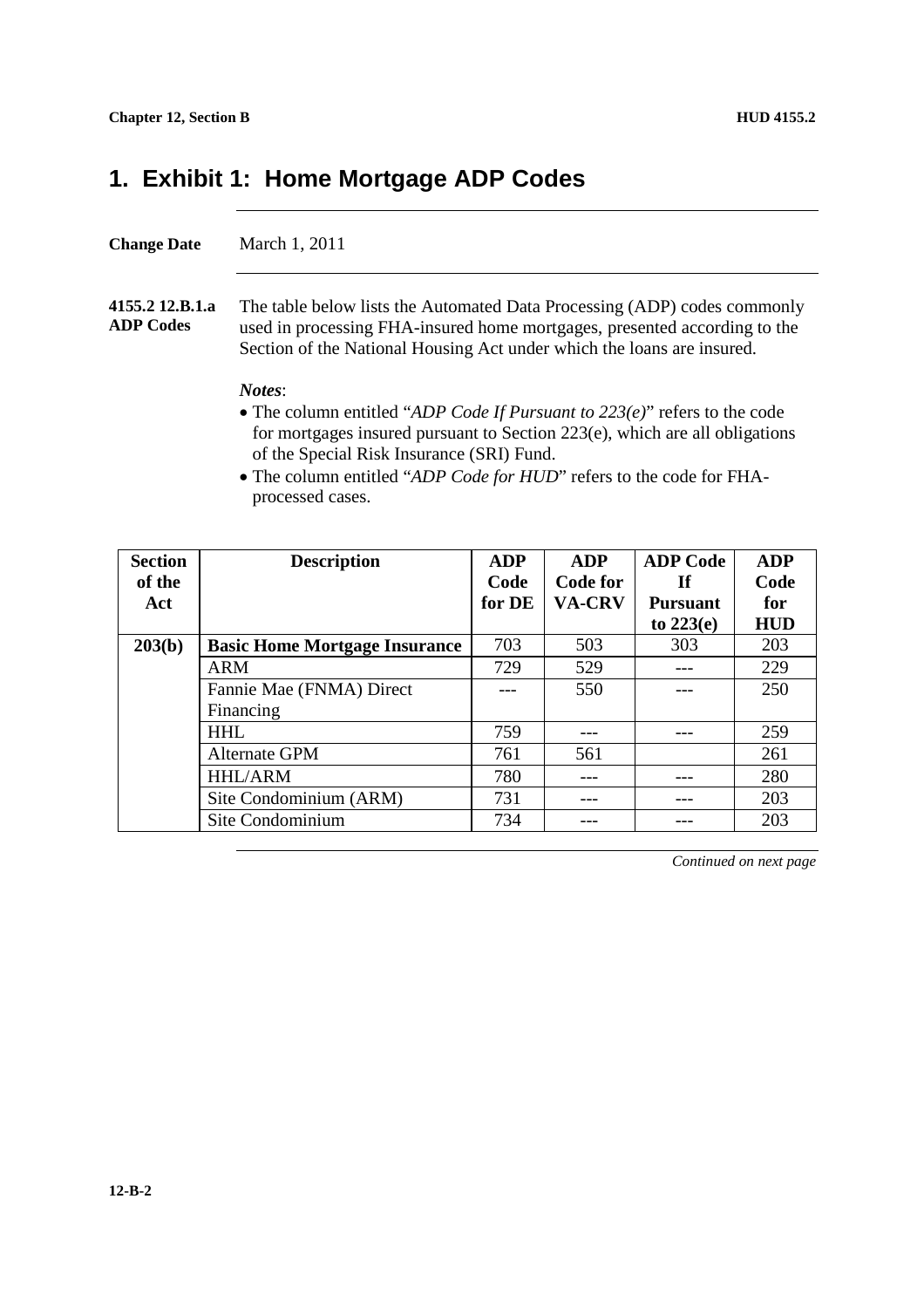| <b>Section</b> | <b>Description</b>                    | <b>ADP</b> | <b>ADP</b>    | <b>ADP Code</b> | <b>ADP</b> |
|----------------|---------------------------------------|------------|---------------|-----------------|------------|
| of the         |                                       | Code       | Code for      | <b>If</b>       | Code       |
| Act            |                                       | for DE     | <b>VA-CRV</b> | <b>Pursuant</b> | for        |
|                |                                       |            |               | to $223(e)$     | <b>HUD</b> |
| 203(b)         | VA-CRV 223(e) Mortgage                | 792        |               | 392             |            |
|                | $\mathbb{L}$                          | 783        | 583           |                 | 283        |
|                | <b>IL/ARM</b>                         | 788        | 588           |                 | 288        |
|                | HHL/Interest Buy-Down (IBD)           | 811        |               |                 | 411        |
|                | $223(e)$ ARM                          | 829        |               |                 |            |
|                | IL (Salamanca, NY)                    |            | 591           |                 | 291        |
|                | Refinance of Borrower in              | 821        |               |                 |            |
|                | <b>Negative Equity Position</b>       |            |               |                 |            |
|                | Refinance of Borrower in              | 822        |               |                 |            |
|                | <b>Negative Equity Position (ARM)</b> |            |               |                 |            |
| $203(b)$ /     | MIA/Alternate GPM                     |            | 568           |                 | 268        |
| 283(c)         | <b>MIA</b>                            | 774        | 574           | 374             | 274        |
| $203(b)$ /     | <b>MIA/GPM</b>                        | 776        | 576           |                 | 276        |
| 283(c)         |                                       |            |               |                 |            |
| 245(a)         |                                       |            |               |                 |            |

#### **4155.2 12.B.1.a ADP Codes** (continued)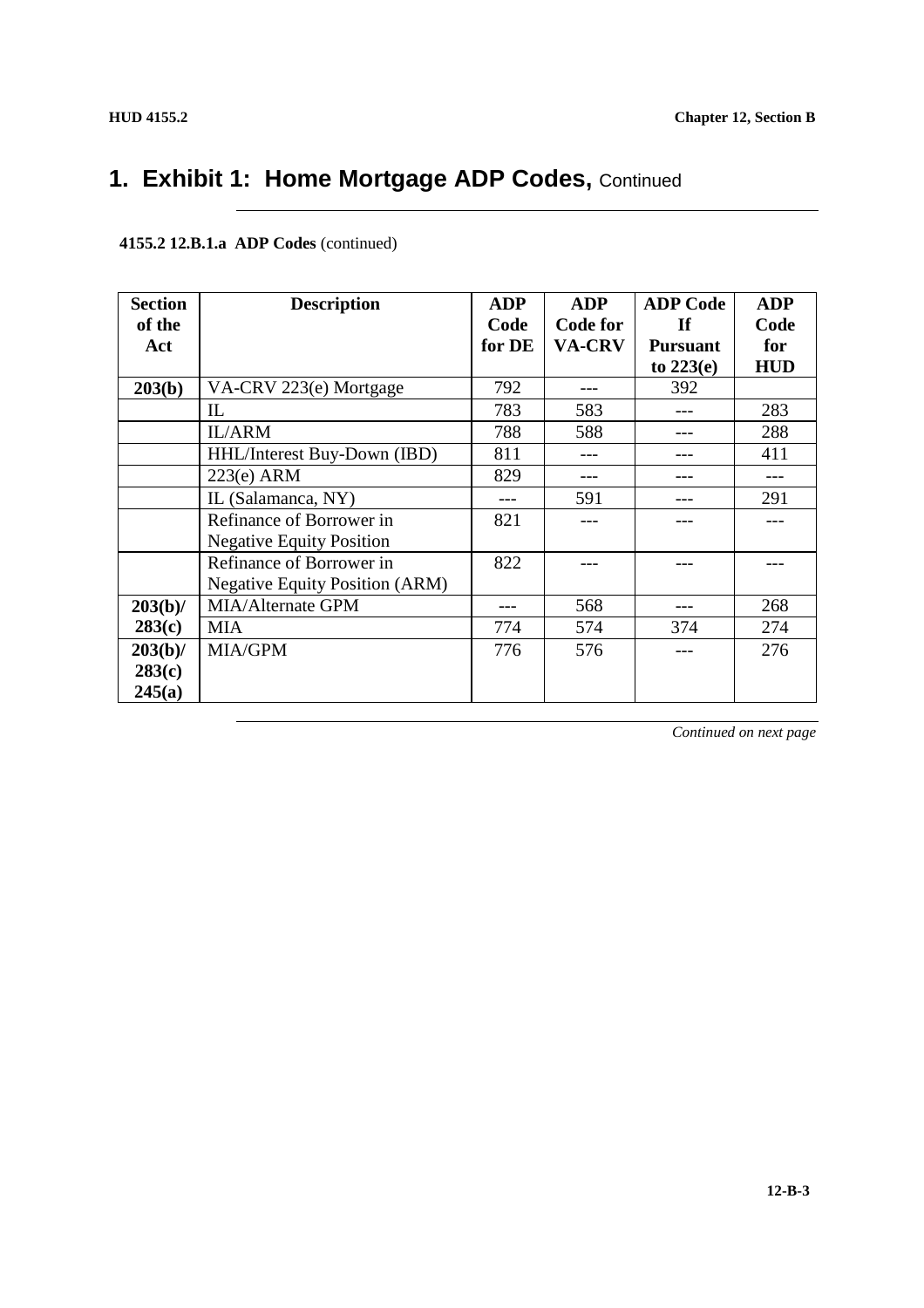| <b>Section</b> | <b>Description</b>                         | <b>ADP</b> | <b>ADP</b>      | <b>ADP</b> Code     | <b>ADP</b>     |
|----------------|--------------------------------------------|------------|-----------------|---------------------|----------------|
| of the         |                                            | Code       | <b>Code for</b> | If                  | Code           |
| Act            |                                            | for DE     | <b>VA-CRV</b>   | <b>Pursuant</b>     | for            |
|                |                                            |            |                 | to $223(e)$         | <b>HUD</b>     |
| $203(b)$ /     | GPM/GEM                                    | 741        | 541             | 341                 | 241            |
| 245(a)         |                                            |            |                 |                     |                |
|                | <b>GPM/IBD</b>                             | 763        | 563             |                     | 263            |
|                | <b>GPM</b>                                 | 770        | 570             | ---                 | 270            |
|                | GPM/IL/GEM                                 | 782        | 582             | ---                 | 282            |
|                | <b>GPM/IL</b>                              | 787        | 587             | $ -$                | 287            |
|                | <b>GPM/HHL</b>                             | 793        | $---$           | $\qquad \qquad - -$ | 293            |
| 203(k)         | <b>Rehabilitation Home</b>                 | 702        | 502             | 302                 | 202            |
|                | <b>Mortgage Insurance</b>                  |            |                 |                     |                |
|                | <b>Escrow Commitment</b>                   | 707        | $---$           | ---                 | 207            |
|                | <b>ARM</b>                                 | 730        | 530             | ---                 | 230            |
|                | Second Lien                                | 753        | 553             | 353                 | 253            |
|                | IL                                         | 801        | ---             | ---                 | 401            |
|                | 223(e)/DE                                  | 802        | $---$           | $---$               | $\overline{a}$ |
|                | $\overline{\text{Condominium}}$            | 804        | ---             | ---                 | 404            |
| 203(k)         | HHL/IBD                                    | 805        | ---             | $---$               | 405            |
|                | <b>Energy Efficiency Mortgage</b><br>(EEM) | 807        | 507             | 307                 |                |
|                | <b>HHL</b>                                 | 808        | $---$           | ---                 | 408            |
|                | Condominium/IBD                            | 812        | ---             | ---                 | 412            |
|                | <b>IBD</b>                                 | 813        | ---             | $---$               | 413            |
|                | Condominium/ARM                            | 815        | $---$           | ---                 | 415            |
| $203(k)$ /     | GPM/GEM                                    | 754        | 554             | ---                 | 254            |
| 245(a)         |                                            |            |                 |                     |                |
| 203(n)         | Cooperative - Individual Unit              | ---        | 560             | 360                 | 260            |
| 203(n)/        | <b>GPM/GEM</b>                             | ---        | 547             | ---                 | 247            |
| 245(a)         |                                            |            |                 |                     |                |
| 213            | Cooperative - Sales - Type                 | $---$      | 513             | 313                 | 213            |
|                | <b>Releases</b>                            |            |                 |                     |                |
| 220(d)(3)      | <b>Urban Renewal</b>                       | 720        | 520             | 320                 | 220            |
| 220(h)         | Improvements                               | 719        | 519             | $---$               | 219            |

#### **4155.2 12.B.1.a ADP Codes** (continued)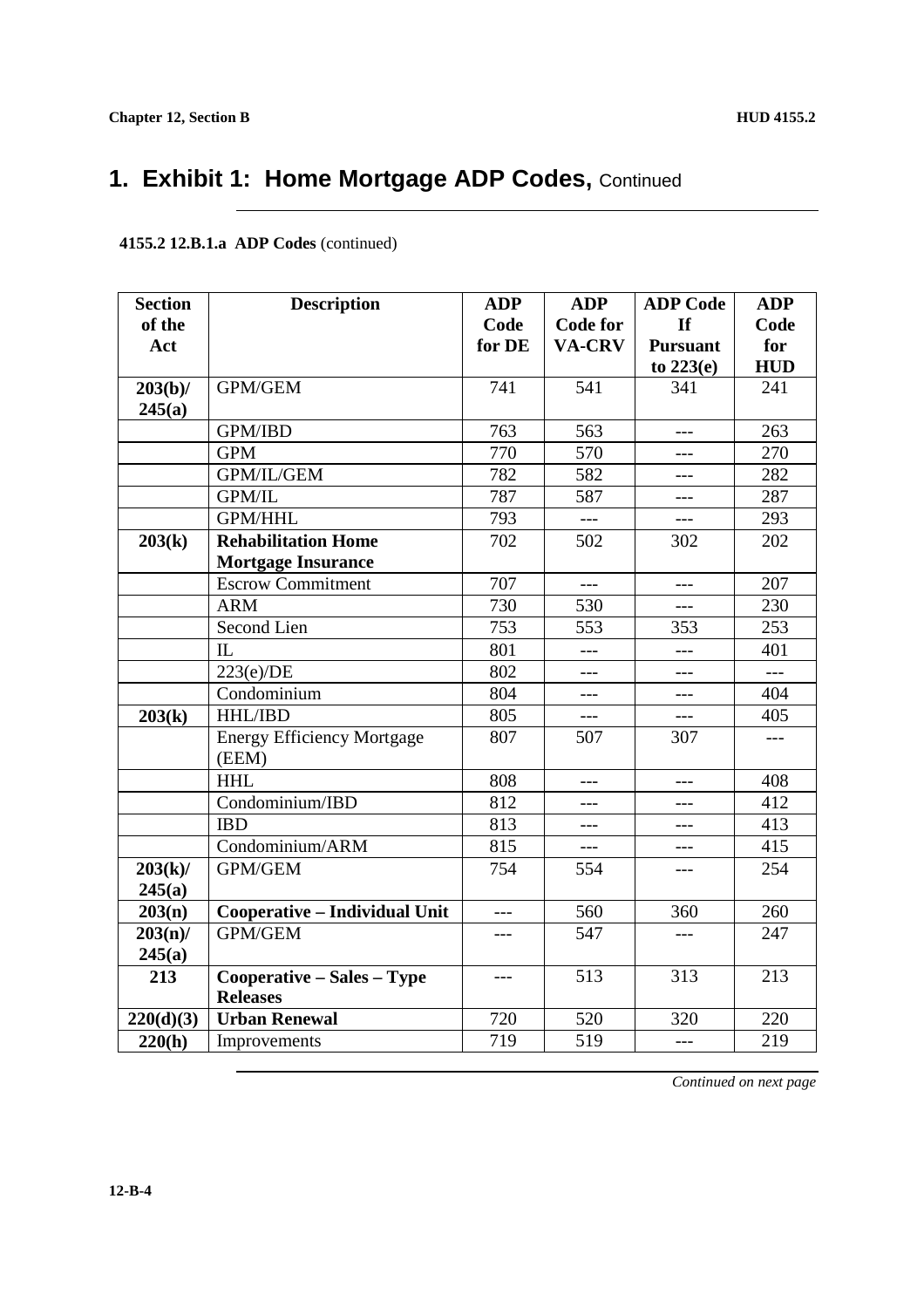| <b>Section</b> | <b>Description</b>              | <b>ADP</b> | <b>ADP</b>      | <b>ADP</b> Code | <b>ADP</b> |
|----------------|---------------------------------|------------|-----------------|-----------------|------------|
| of the         |                                 | Code       | <b>Code for</b> | <b>If</b>       | Code       |
| Act            |                                 | for DE     | VA-CRV          | <b>Pursuant</b> | for        |
|                |                                 |            |                 | to $223(e)$     | <b>HUD</b> |
| 234(c)         | Condominium                     | 734        | 534             | 334             | 234        |
|                |                                 |            |                 |                 |            |
|                | <b>ARM</b>                      | 731        | 531             | ---             | 231        |
|                | Refinance of Borrower in        | 831        | $---$           | ---             | $---$      |
|                | <b>Negative Equity Position</b> |            |                 |                 |            |
|                | Refinance of Borrower in        | 832        | ---             | ---             |            |
|                | <b>Negative Equity Position</b> |            |                 |                 |            |
|                | (ARM)                           |            |                 |                 |            |
| $234(c)$ /     | MIA/GPM                         | 777        | 577             | ---             | 277        |
| $238(c)$ /     |                                 |            |                 |                 |            |
| 245(a)         |                                 |            |                 |                 |            |
| $234(c)$ /     | <b>MIA/Alternate GPM</b>        | ---        | 569             | $- - -$         | 269        |
| 238(c)         |                                 |            |                 |                 |            |
| $234(c)$ /     | GPM/GEM                         | 742        | 542             | 342             | 242        |
| 245(a)         | <b>GPM</b>                      | 771        | 571             | $---$           | 271        |
| 234(c)         | Alternate GPM                   | 762        | 562             | ---             | 262        |
| 235(r)         | Homeownership                   | 765        | $\frac{1}{2}$   | ---             | 165        |
| <b>REV</b>     | <b>Assistance/Refinance</b>     |            |                 |                 |            |
|                | Refinance of Ten-Year Subsidy   | 746        | ---             |                 | 146        |
|                | Mortgage                        |            |                 |                 |            |
|                | Refinance (Special Allocation   | 755        | ---             | $ -$            | 155        |
|                | No. 1)                          |            |                 |                 |            |
|                | Refinance (Recap/Special        | 756        | $---$           | $---$           | 156        |
|                | Allocation No. 1)               |            |                 |                 |            |
|                | Refinance (Recap/Other than     | 766        | $---$           | ---             | 166        |
|                | Special Allocation No. 1)       |            |                 |                 |            |
| 240            | <b>Fee Simple Title</b>         | 740        | 540             |                 | 240        |

#### **4155.2 12.B.1.a ADP Codes** (continued)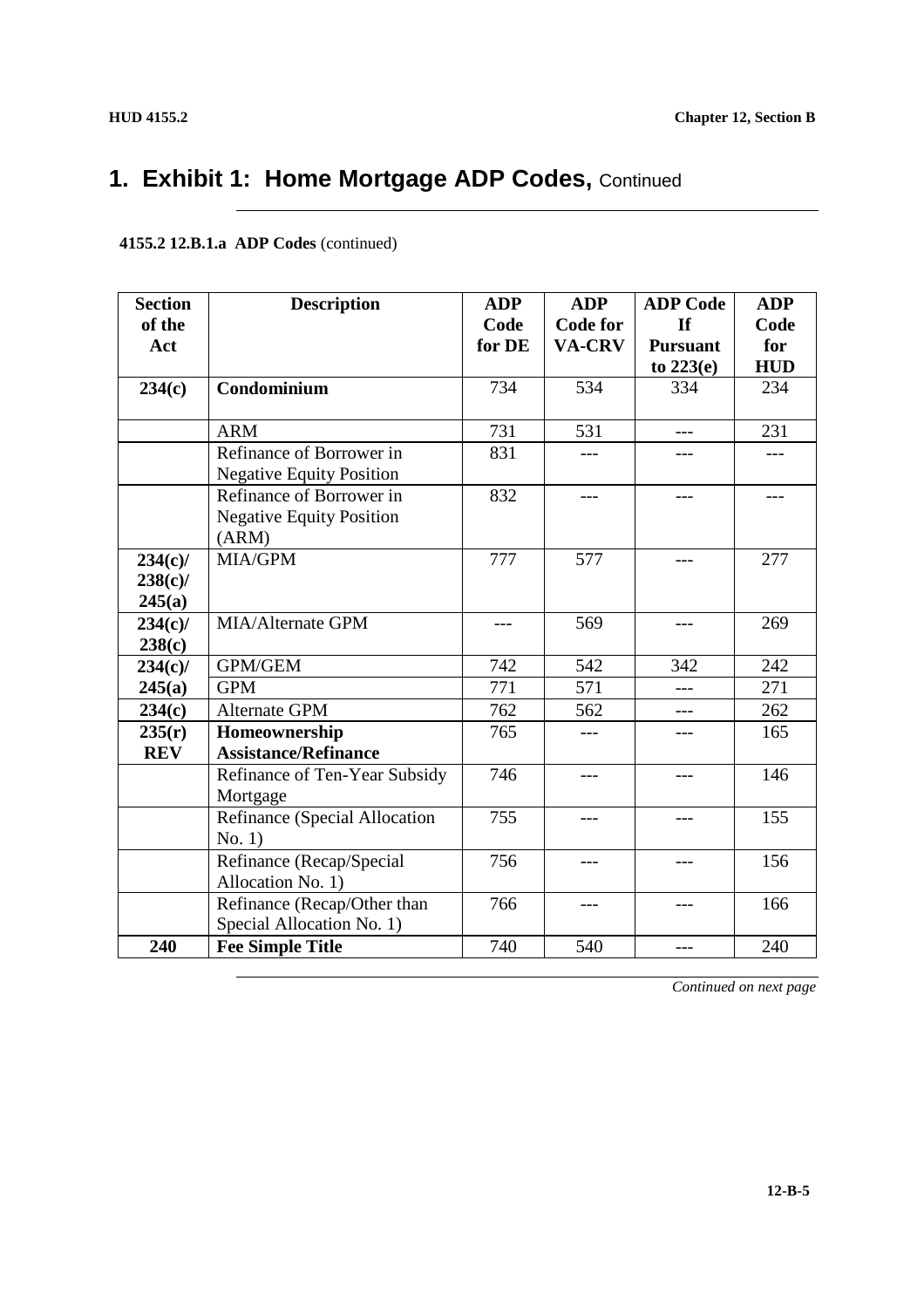#### **4155.2 12.B.1.a ADP Codes** (continued)

| <b>Section</b> | <b>Description</b>               | <b>ADP</b> | <b>ADP</b>      | <b>ADP</b> Code | <b>ADP</b> |
|----------------|----------------------------------|------------|-----------------|-----------------|------------|
| of the         |                                  | Code       | <b>Code for</b> | If              | Code       |
| Act            |                                  | for DE     | <b>VA-CRV</b>   | <b>Pursuant</b> | for        |
|                |                                  |            |                 | to $223(e)$     | <b>HUD</b> |
| 255            | HECM Assignment/Fixed            | 951        |                 |                 | 911        |
|                | (HECM Standard)                  |            |                 |                 |            |
|                | <b>HECM Assignment/ARM</b>       | 952        | ---             |                 | 912        |
|                | (HECM Standard)                  |            |                 |                 |            |
|                | <b>HECM</b> Shared Premium/Fixed | 953        | ---             |                 | 913        |
|                | <b>HECM Shared Premium/ARM</b>   | 954        | ---             |                 | 914        |
|                | <b>HECM</b> Shared               | 955        | ---             |                 | 915        |
|                | Appreciation/Fixed               |            |                 |                 |            |
|                | <b>HECM</b> Shared               | 956        |                 |                 | 916        |
|                | Appreciation/ARM                 |            |                 |                 |            |
|                | <b>HECM Condominium/Fixed</b>    | 957        | ---             |                 | 917        |
|                | (HECM Standard)                  |            |                 |                 |            |
|                | <b>HECM Condominium/ARM</b>      | 958        | ---             |                 | 918        |
|                | (HECM Standard)                  |            |                 |                 |            |
|                | <b>HECM</b> Assignment/Fixed     | 971        |                 |                 |            |
|                | (HECM Saver)                     |            |                 |                 |            |
|                | <b>HECM</b> Assignment/ARM       | 972        | ---             |                 |            |
|                | (HECM Saver)                     |            |                 |                 |            |
|                | <b>HECM</b> Condominium/Fixed    | 977        | ---             | ---             |            |
|                | (HECM Saver)                     |            |                 |                 |            |
|                | <b>HECM Condominium/ARM</b>      | 978        |                 |                 |            |
|                | (HECM Saver)                     |            |                 |                 |            |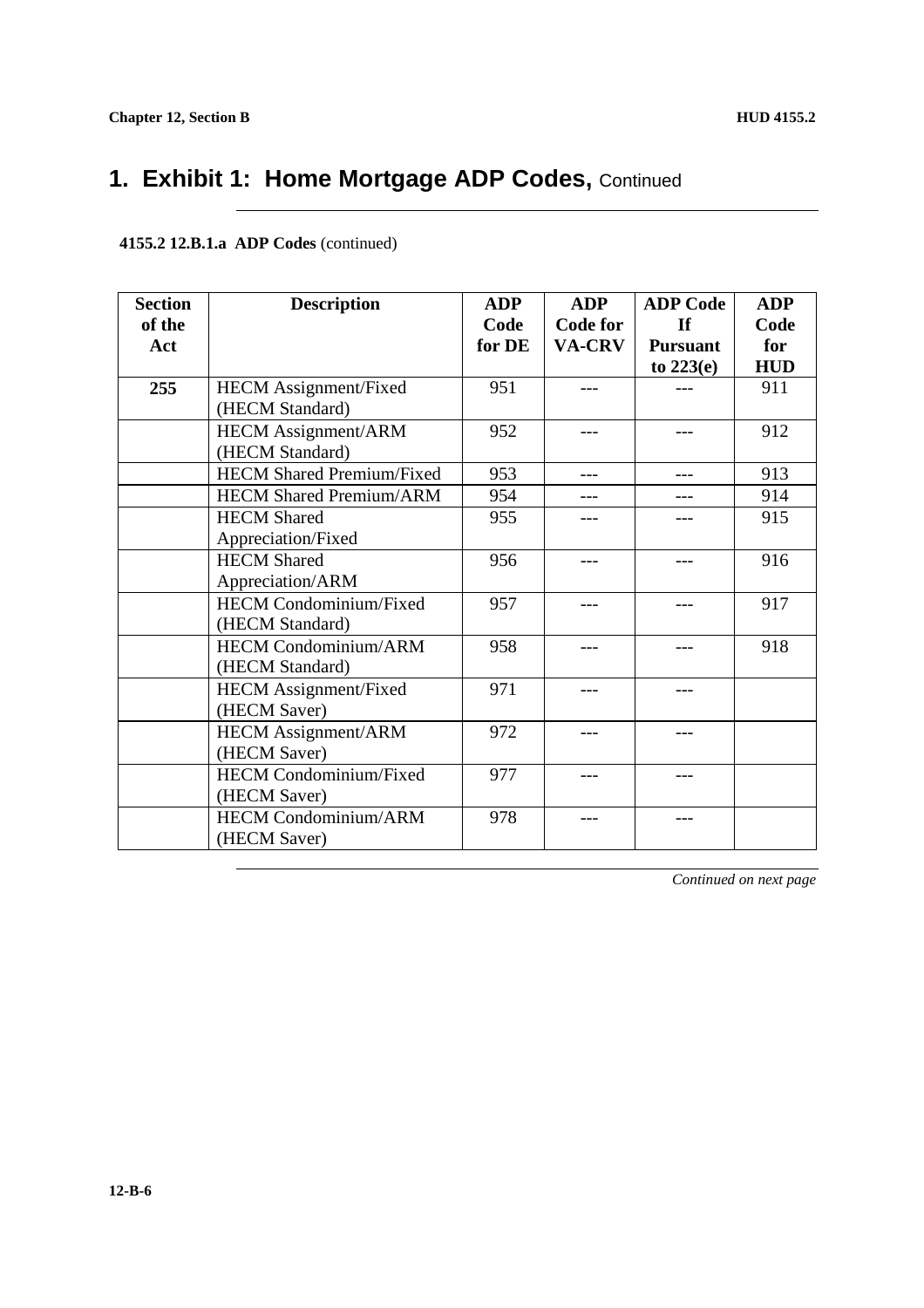| <b>Section</b><br>of the                 | <b>Description</b>                                       | <b>ADP</b><br>Code | <b>ADP</b><br>Code for | <b>ADP Code</b><br>- If        | <b>ADP</b><br>Code |
|------------------------------------------|----------------------------------------------------------|--------------------|------------------------|--------------------------------|--------------------|
| Act                                      |                                                          | for DE             | <b>VA-CRV</b>          | <b>Pursuant</b><br>to $223(e)$ | for<br><b>HUD</b>  |
| <b>Other</b><br><b>Sections -</b><br>MIA | All MMI Sections-3%<br>Downpayment Program (3%)<br>DPMT) | 748                | 548                    | 348                            | 248                |
|                                          | All GI Section-3% DPMT                                   | 749                | 549                    | 349                            | 249                |
|                                          | <b>Other Sections-MIA</b>                                | 779                | 579                    | 379                            | 279                |
|                                          | All MMI Sections-IBD<br>excluding $245(a)$               | 796                | 596                    |                                | 296                |
|                                          | All GI Sections-IBD                                      | 797                | 597                    |                                | 297                |
|                                          | All SRI Sections-IBD                                     | 798                | 598                    | 398                            | 298                |

### **4155.2 12.B.1.a ADP Codes** (continued)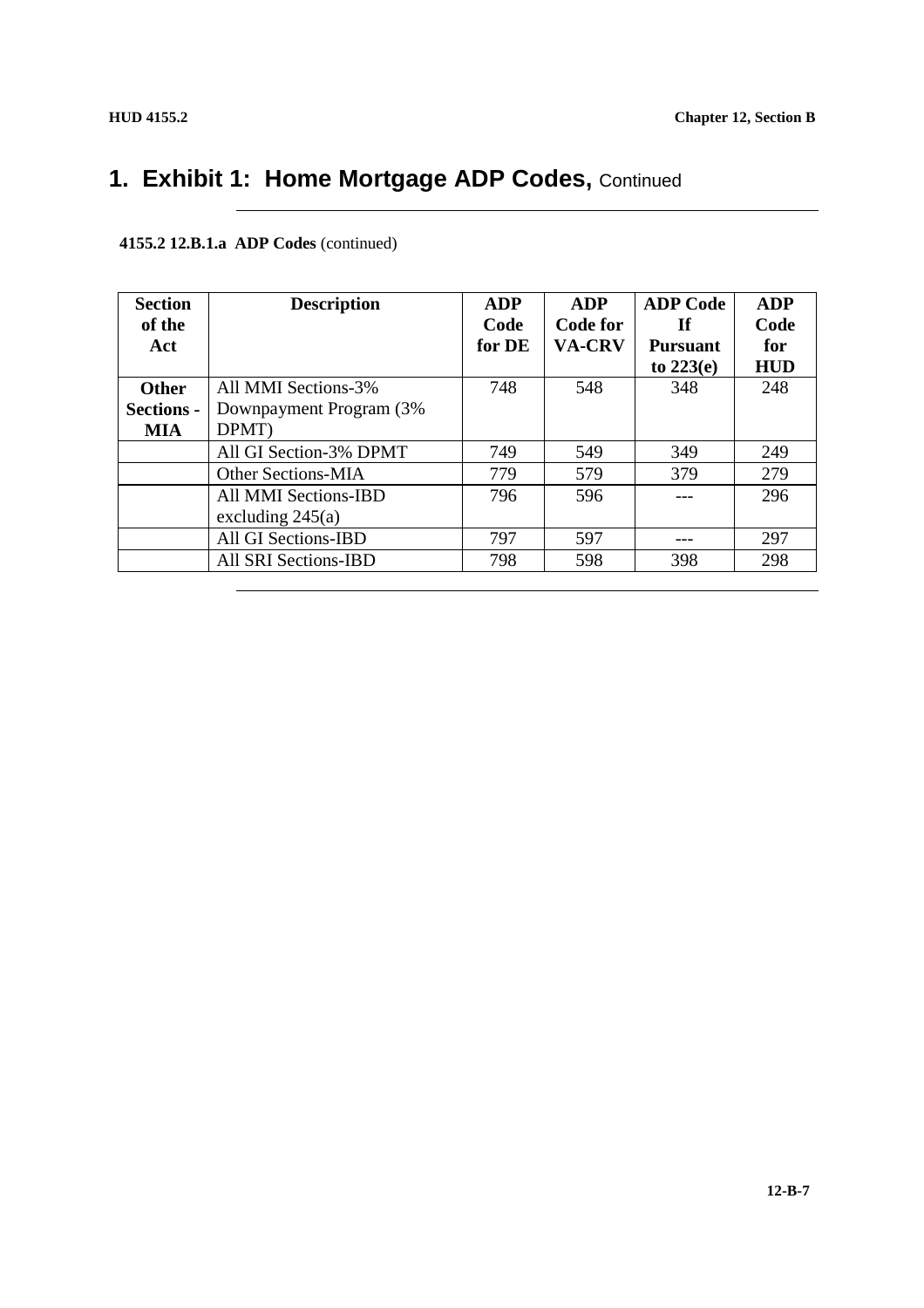### **2. Exhibit 2: Program Identification Codes**

| <b>Change Date</b> | December 23, 2010 |
|--------------------|-------------------|
|--------------------|-------------------|

#### **4155.2 12.B.2.a Program Identification Codes**

The table below describes the Program Identification Codes used to identify special programs. These codes also apply when insurance is pursuant to Section 223(e), Department of Veterans Affairs Certificates of Reasonable Value (VA-CRV), and Direct Endorsement (DE) cases.

| Code | Program                    | <b>Description</b>                           |
|------|----------------------------|----------------------------------------------|
| 01   | Section $203(b)$ (9)       | Housing for the elderly                      |
| 02   | Section 203(h)             | Disaster housing                             |
| 03   | Sections 203(i) & 222      | Low-cost housing in suburban area            |
|      |                            | (Obsolete)                                   |
| 04   | Section 203(i)             | Farm homes on 5 or more acres                |
|      |                            | (Obsolete)                                   |
| 05   |                            | Reserved for inactive program                |
| 06   |                            | Reserved for inactive program                |
| 07   | For all home mortgage      | Inactive                                     |
|      | transactions pursuant to   |                                              |
|      | Section 223(a) involving   |                                              |
|      | public housing properties  |                                              |
|      | sold by Federal, State, or |                                              |
|      | local governments, or      |                                              |
|      | agencies thereof.          |                                              |
| 08   | For all home mortgage      |                                              |
|      | and home improvement       |                                              |
|      | loan transactions          |                                              |
|      | involving properties       |                                              |
|      | located in redevelopment   |                                              |
|      | or urban renewal areas.    |                                              |
| 09   | Section 809                | • Case not guaranteed by the military        |
|      |                            | • Inactive                                   |
|      |                            |                                              |
|      |                            | <i>Note</i> : Code 00 will be applicable for |
|      |                            | guaranteed cases.                            |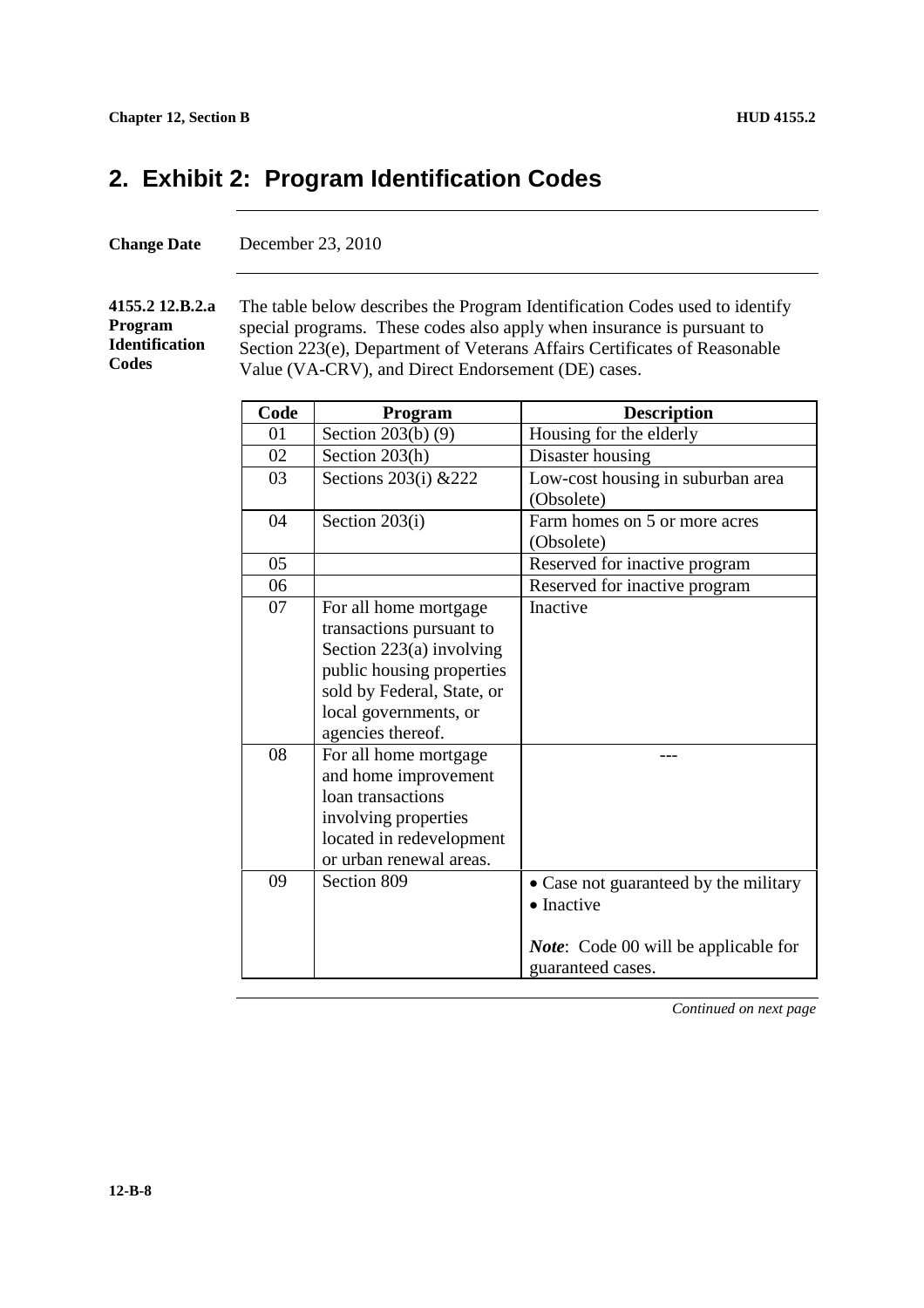# 2. Exhibit 2: Program Identification Codes, Continued

| Code | Program                                                                              | <b>Description</b>                                                               |
|------|--------------------------------------------------------------------------------------|----------------------------------------------------------------------------------|
| 10   | Sections 203(b) $(2)$ &<br>234(c)                                                    | Housing for veterans                                                             |
| 11   | Section 809                                                                          | • Special veteran provision,<br>guaranteed Inactive                              |
| 12   |                                                                                      | · Special veteran provision, not<br>guaranteed Inactive                          |
| 13   | Sections $220(d)(3)$                                                                 | Special veteran provision                                                        |
| 14   | Sections 203, 220, & 809                                                             | • Veteran in urban renewal area<br>• Inactive                                    |
| 15   |                                                                                      | • Veteran in model city area<br>• Inactive                                       |
| 16   |                                                                                      | • Veteran in model city area in urban<br>renewal area<br>• Inactive              |
| 17   |                                                                                      | • Veteran in periphery of model city<br>area<br>• Inactive                       |
| 18   |                                                                                      | • Veteran in periphery of model city<br>area in urban renewal area<br>• Inactive |
| 19   | All home mortgage, home<br>improvement, and fee<br>simple title loan<br>transactions | • Located in model city area<br>• Inactive                                       |
| 20   |                                                                                      | • Veteran in periphery of model city<br>area in urban renewal area<br>• Inactive |
| 21   |                                                                                      | • Veteran in periphery of model city<br>area<br>• Inactive                       |
| 22   |                                                                                      | • Veteran in periphery of model city<br>area in urban renewal area<br>• Inactive |

#### **4155.2 12.B.2.a Program Identification Codes** (continued)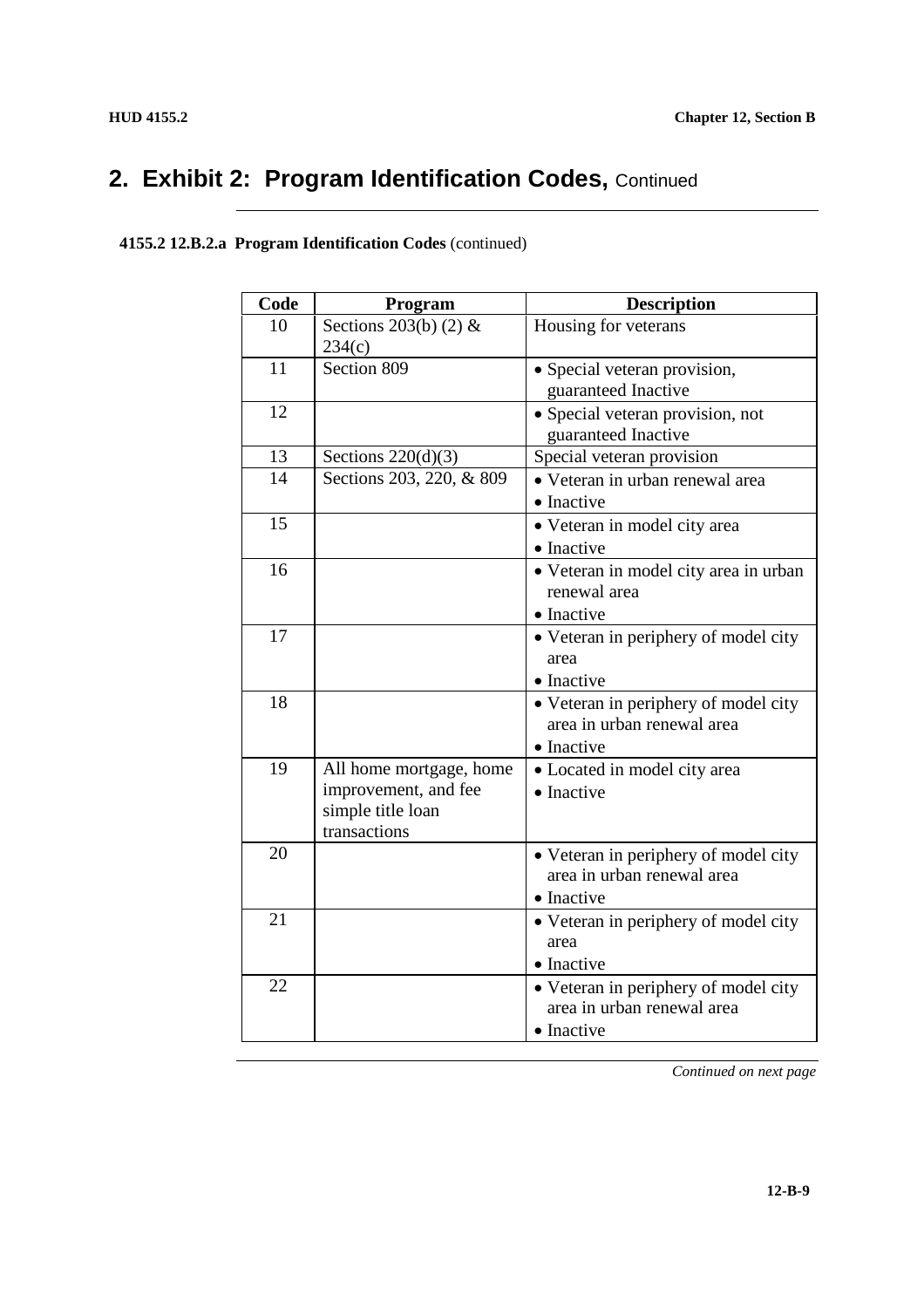# 2. Exhibit 2: Program Identification Codes, Continued

### **4155.2 12.B.2.a Program Identification Codes** (continued)

| Code | Program                                   | <b>Description</b>                    |
|------|-------------------------------------------|---------------------------------------|
| 23   | Sections $235(i)$ &                       | Family unit in condominium            |
|      | 235(i) REV                                |                                       |
| 24   |                                           | • Family unit in condominium in urban |
|      |                                           | renewal area                          |
|      |                                           | • Inactive                            |
| 25   |                                           | • Family unit in condominium in model |
|      |                                           | city area                             |
|      |                                           | • Inactive                            |
| 26   |                                           | • Family unit in condominium in model |
|      |                                           | city area in urban renewal area       |
|      |                                           | • Inactive                            |
| 27   |                                           | • Family unit in condominium in       |
|      |                                           | periphery of model city area          |
|      |                                           | • Inactive                            |
| 28   |                                           | • Family unit in condominium in       |
|      |                                           | periphery of model city area in urban |
|      |                                           | renewal area                          |
|      |                                           | • Inactive                            |
| 29   | Section 235(i) REV                        | Family unit in a cooperative project  |
| 30   | Section $234(c)$                          | • Resale of a conventionally financed |
|      |                                           | $unit - vector$                       |
|      |                                           | • Inactive                            |
| 31   |                                           | • Resale of a conventionally financed |
|      |                                           | $unit - non-vector$                   |
|      |                                           | • Inactive                            |
| 35   | Sections $235(i)$ &                       | Cases originated by Department of     |
|      | 235(i) REV                                | Agriculture                           |
| 36   | All home mortgage                         |                                       |
|      | transactions involving                    |                                       |
|      | construction/perm<br>properties including |                                       |
|      | manufactured homes                        |                                       |
| 40   | All home mortgage                         | Secretary-held sale - substantial     |
|      | sections                                  | rehabilitation                        |
| 46   |                                           | Indian claims area                    |
|      |                                           |                                       |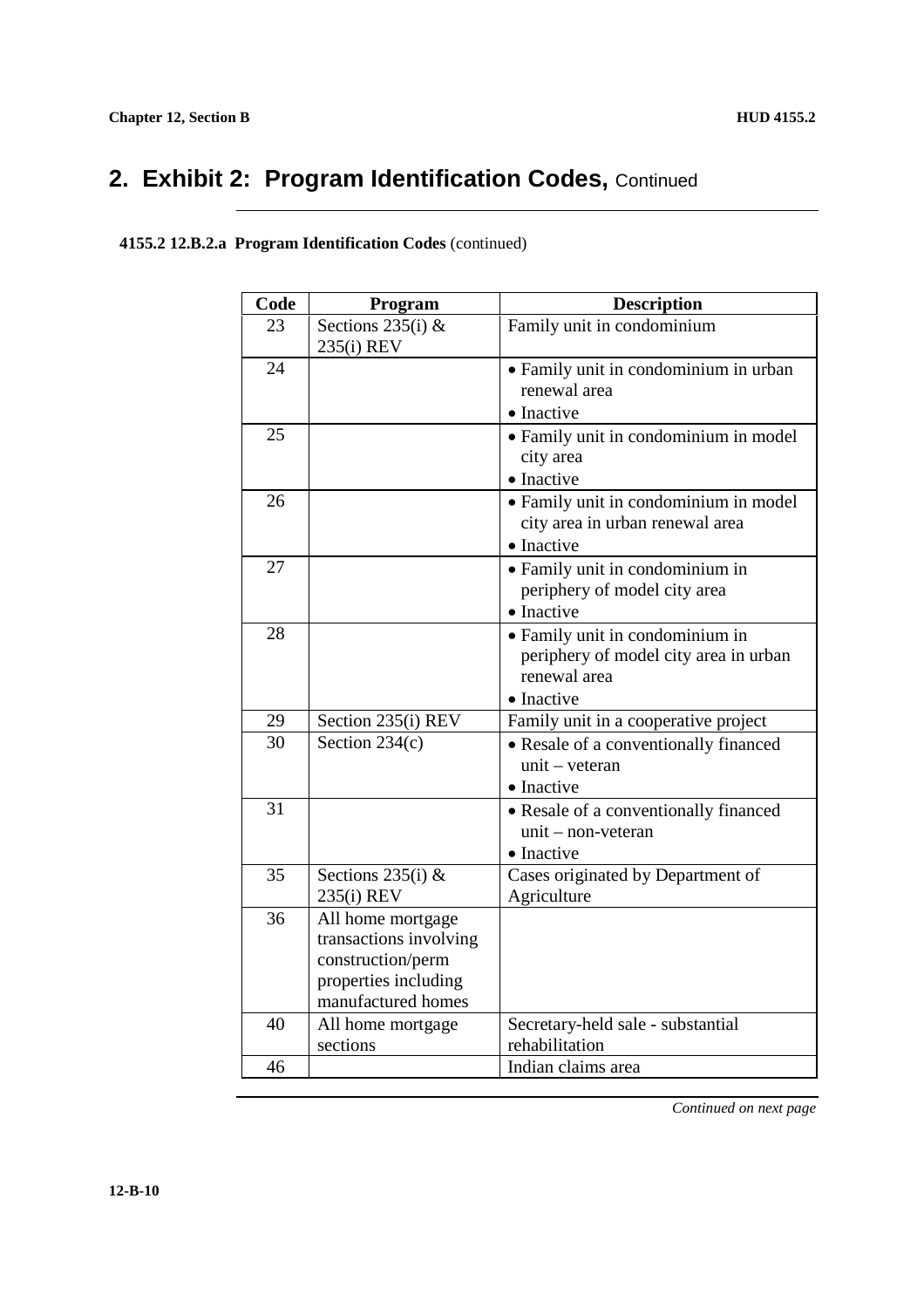# 2. Exhibit 2: Program Identification Codes, Continued

| Code | Program                      | <b>Description</b>                        |
|------|------------------------------|-------------------------------------------|
| 48   | Sections 203(b), 203(b)-     | <b>Indian Reservations</b>                |
|      | ARM, 203(b)/245(a),          |                                           |
|      | $203(k)$ , $203(k)$ – ARM, & | <i>Note:</i> Obsolete; Section of the Act |
|      | 203(k)/245(a)                | ADP Codes now apply.                      |
| 50   | Sections 203(b), 203(k)      | Solar Energy dwellings for veterans       |
|      | 203(n), 233, 244, & 245      |                                           |
| 51   | Sections 203(b), 203(k),     | Solar Energy dwellings for non-           |
|      | $203(n)$ , 233, 244, 245, &  | veterans                                  |
|      | 809                          |                                           |
| 52   | All home mortgage            | <b>IBD</b> provision                      |
|      | sections                     |                                           |
| 53   |                              | State-purchase property mortgages -       |
|      |                              | formerly Secretary-held (Inactive)        |
| 60   |                              | <b>Subject to Section Trust</b>           |
| 65   | All home mortgage            | <b>Shared Equity mortgages</b>            |
|      | sections except 222 & 235    |                                           |
| 70   | Section $245(a)$             | Obsolete: Section of the Act ADP          |
|      |                              | Codes now apply                           |
| 77   | All home mortgage            | Manufactured Housing NOT                  |
|      | sections                     | processed as construction-permanent       |
|      |                              | loans                                     |
|      |                              |                                           |
| 88   | Section 8                    | Section 8 Homeownership Programs          |
| 90   | Sections 203(b), 203(b)-     | <b>Operative Builder Firm Commitment</b>  |
|      | ARM, 203(b)/245(a) -         |                                           |
|      | GPM, $& 203(b)/245(a) -$     |                                           |
|      | <b>GPM/GEM</b>               |                                           |
| 00   | All cases not in program     |                                           |
|      | codes shown above            |                                           |

### **4155.2 12.B.2.a Program Identification Codes** (continued)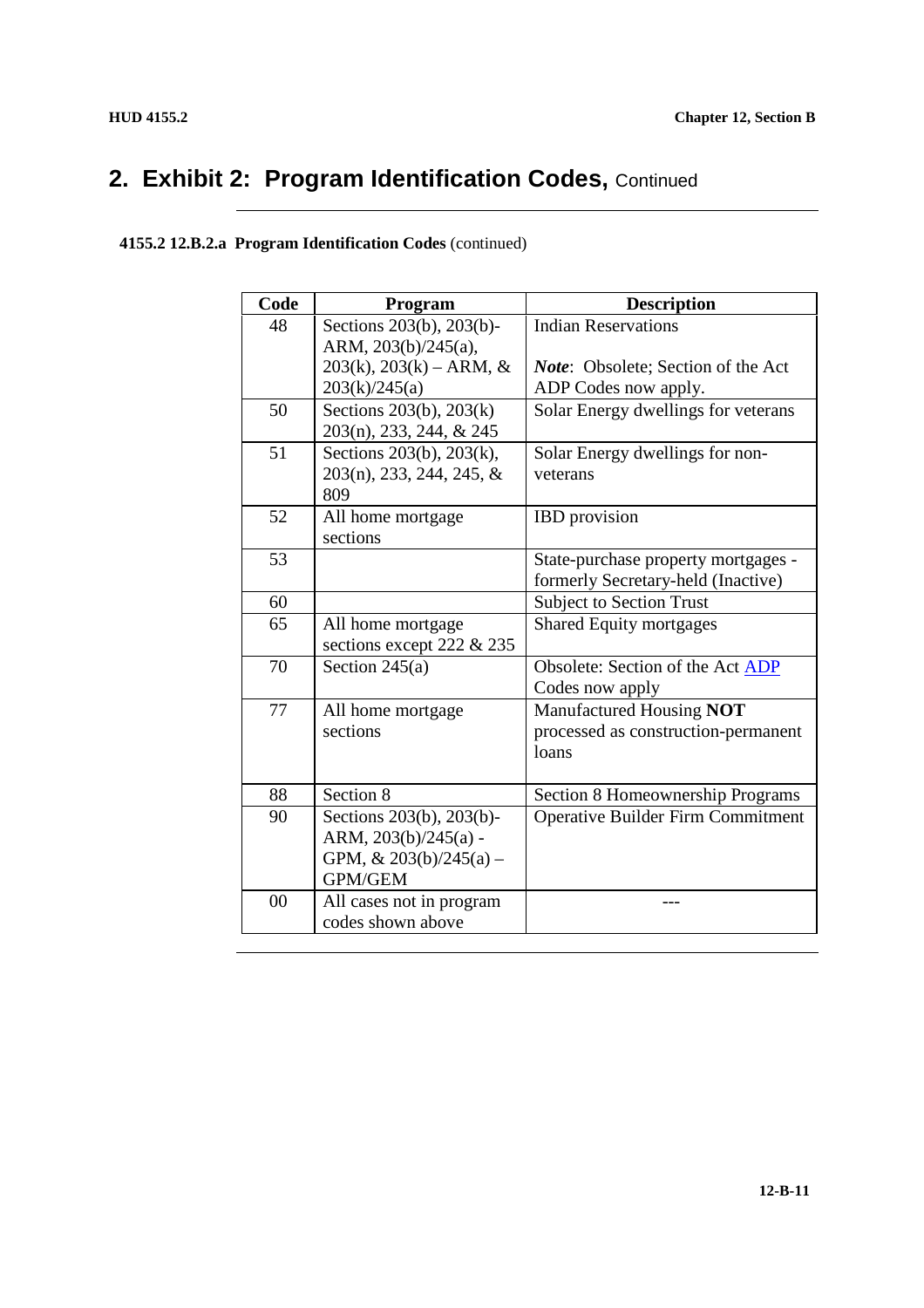### **3. Exhibit 3: FHA Common System Errors and Documentation Problems**

**Change Date** December 23, 2010

**4155.2 12.B.3.a Common System Problems** The table below describes common FHA system errors, and provides information for their resolution.

| <b>When the Problem Error</b>     | Then                                                               |
|-----------------------------------|--------------------------------------------------------------------|
| Message is                        |                                                                    |
| Mortgage Amount cannot exceed     | verify                                                             |
| \$XXXX for a value of \$YYYYY     |                                                                    |
|                                   | • that the question <b>MIP</b> Financed? is correctly answered     |
|                                   | • that the <b>UFMIP</b> amount is paid in the case                 |
|                                   | • the ADP code                                                     |
|                                   | $\bullet$ that the <i>previous</i> <b>REO</b> case is correct, and |
|                                   | • the mortgage amount and value entries.                           |
| Monthly <b>P&amp;I</b> not within | verify the                                                         |
| acceptable range of \$XXX.XX to   |                                                                    |
| \$YYY.YY                          | • mortgage term, and                                               |
|                                   | • mortgage amount and interest rate entries.                       |
| Mortgage Amount exceeds           | verify                                                             |
| statutory limit                   |                                                                    |
|                                   | • the number of units                                              |
|                                   | • the county code                                                  |
|                                   | • that the question <i>MIP Financed</i> ? is correctly answered,   |
|                                   | and                                                                |
|                                   | • if it is an Emergency Efficient Mortgage.                        |
| Address mismatch (refinance)      | $\bullet$ verify                                                   |
|                                   | - the address with the one on the payoff statement, and            |
|                                   | - that the old case number is the borrower's, and                  |
|                                   | • contact the <b>HOC</b> for instructions if the error persists.   |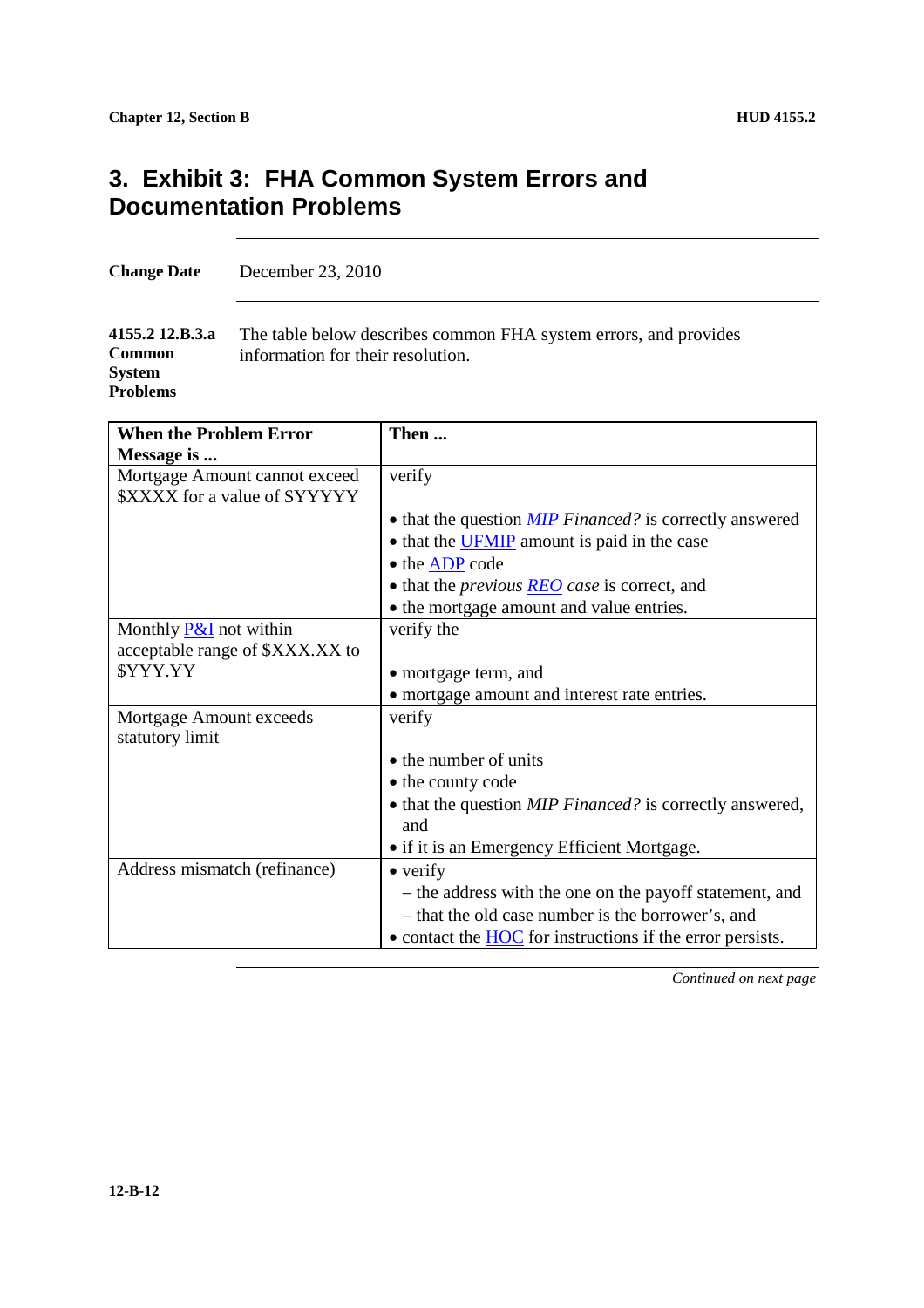### **3. Exhibit 3: FHA Common System Errors and Documentation Problems, Continued**

#### **4155.2 12.B.3.a Common System Problems** (continued)

| <b>When the Problem Error</b>    | Then                                                       |
|----------------------------------|------------------------------------------------------------|
| Message is                       |                                                            |
| Borrower cited on CAIVRS         | submit a print-out of a clear CAIVRS screen, if obtained   |
| <b>Multiple Loans</b>            | at case number assignment and the borrower is cited        |
|                                  | later.                                                     |
| Borrower cited on Multiple Loans | • research all case numbers cited, and                     |
|                                  | • provide updated status of each case in the binder.       |
|                                  |                                                            |
|                                  | <i>Note</i> : If the property was sold, provide the HUD-1. |
|                                  |                                                            |

#### **4155.2 12.B.3.b Common Documentation Problems** The table below describes common documentation problems and provides information for their resolution.

| When the documentation                         | Then                                                                    |
|------------------------------------------------|-------------------------------------------------------------------------|
| problem message is                             |                                                                         |
| Appraisal and HUD-92900-LT,                    | prior to shipment, verify that the information in the                   |
| FHA Loan Underwriting and                      | system is for the correct case number.                                  |
| Transmittal Summary information                |                                                                         |
| not entered in FHA Connection                  |                                                                         |
| <b>UFMIP</b> and netted <b>MIP</b> incorrectly | verify that the transmission references the correct                     |
| submitted                                      | numbers.                                                                |
| UFMIP and netted MIP submitted                 | verify ten (10) days of closing.                                        |
| late                                           |                                                                         |
| Second copy of appraisal not                   | ensure that one appraisal is fastened, and one is loose.                |
| provided loose in binder                       |                                                                         |
| Late letter and payment history not            | this means that the late letter and history are required as             |
| provided                                       | of the $60^{\text{th}}$ day, if not received by the $\underline{HOC}$ . |
| Missing <b>ADP</b> codes on appropriate        | verify that the case numbers have the appropriate codes                 |
| documents and allonges                         | included.                                                               |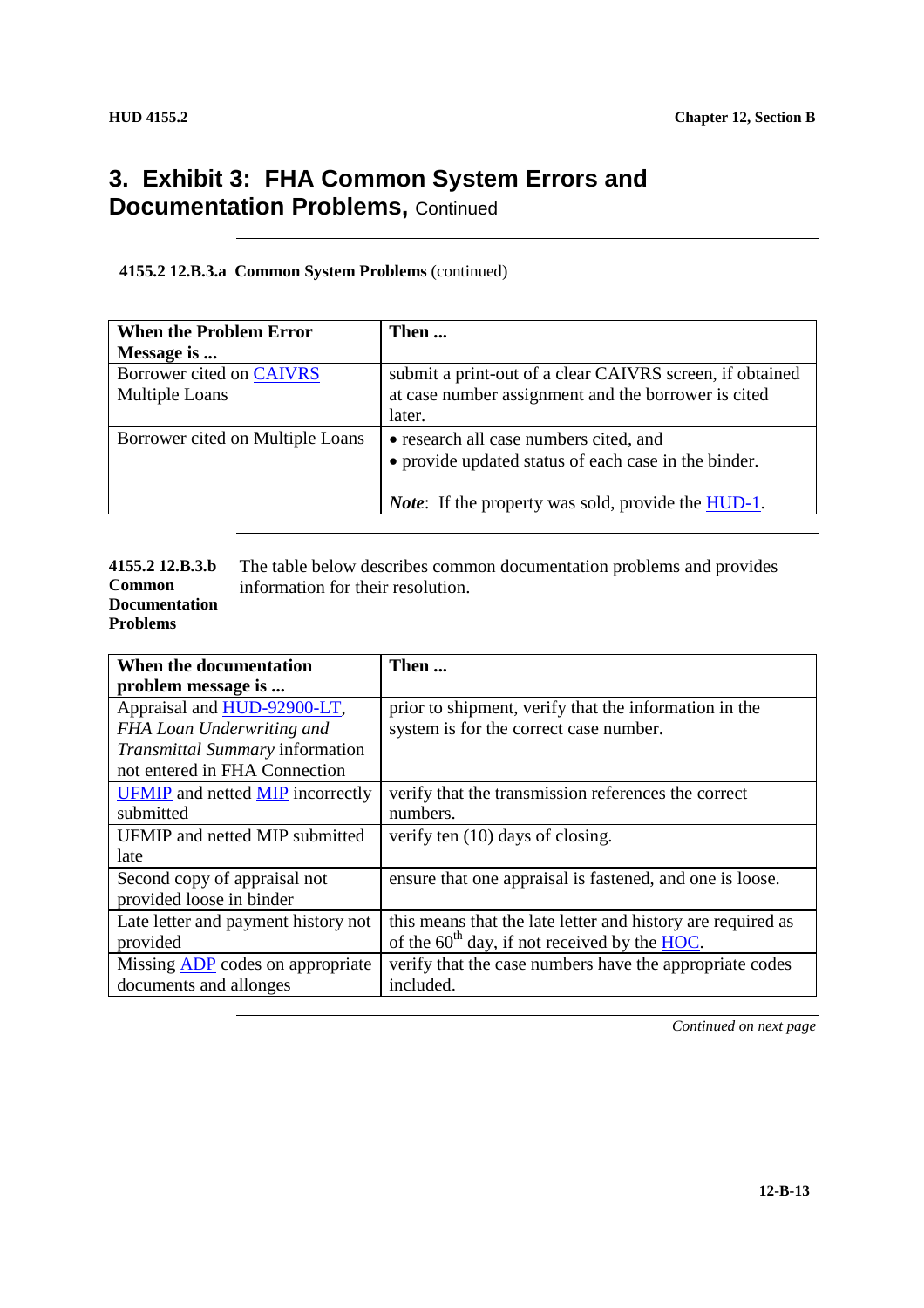### **3. Exhibit 3: FHA Common System Errors and Documentation Problems, Continued**

#### **4155.2 12.B.3.b Common Documentation Problems** (continued)

| When the documentation              | Then                                                     |
|-------------------------------------|----------------------------------------------------------|
| problem message is                  |                                                          |
| $203(k)$ cases not closed out in    | follow the close-out procedures prescribed by the HOC.   |
| system prior to refinance           |                                                          |
| Case number not in binder           | verify the case number.                                  |
| 92900a not completed and            | review the form for proper signatures.                   |
| appropriately signed                |                                                          |
| HUD-1 and HUD-1 Addendum            | review the forms for proper signatures, particularly the |
| not signed and dated by all parties | seller and settlement agent.                             |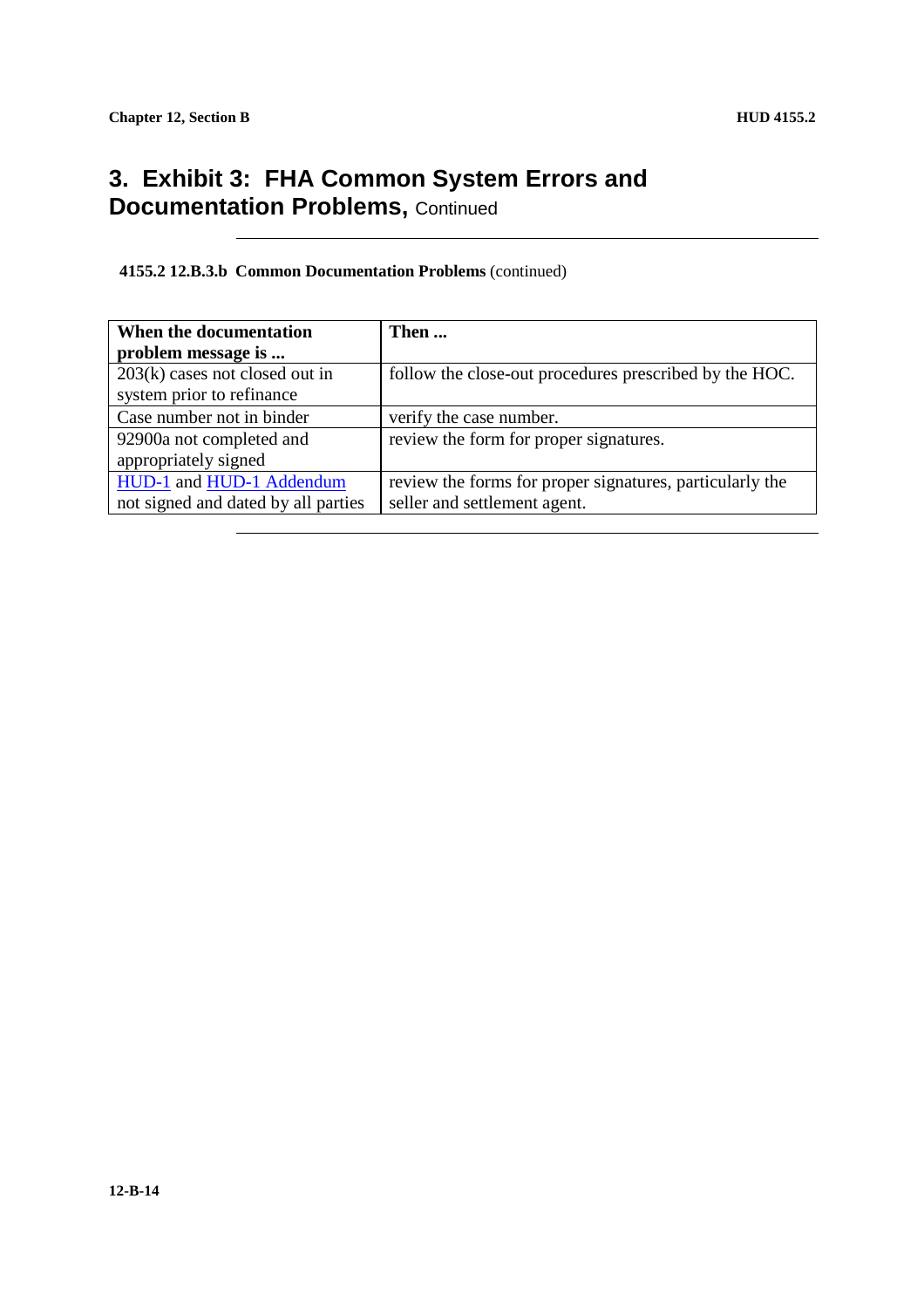### **4. PETR Deficiency Codes**

**4155.2 12.B.4.a PETR Deficiency Codes** When conducting the Post Endorsement Technical Review (PETR), the FHA reviewer assigns one or more technical review reason deficiency codes from the table below to identify the risk element, documentation deficiency or processing error present in the loan.

| Code             | Category              | <b>Deficiency</b>                                                  |
|------------------|-----------------------|--------------------------------------------------------------------|
| AU01             | Automated             | Data integrity deficiencies. File documentation does not           |
|                  | Underwriting          | support Accept/Approve decision in AUS.                            |
|                  | Systems/TOTAL         |                                                                    |
| AU02             | Automated             | Documentation does not support credit waivers of AUS.              |
|                  | Underwriting          |                                                                    |
|                  | Systems/TOTAL         |                                                                    |
| AU05             | Automated             | AUS invalid or missing.                                            |
|                  | Underwriting          |                                                                    |
|                  | Systems/TOTAL         |                                                                    |
| CH <sub>03</sub> | <b>Credit History</b> | Mortgage verification missing, mortgage not current, or            |
|                  |                       | mortgage history not satisfactory.                                 |
| CH <sub>10</sub> | <b>Credit History</b> | Credit report unacceptable source or format.                       |
| <b>CH21</b>      | <b>Credit History</b> | Concerns related to bankruptcies, judgments, liens and/or          |
|                  |                       | foreclosures.                                                      |
| <b>CH40</b>      | <b>Credit History</b> | Concerns related to poor credit pattern, major derogatory          |
|                  |                       | credit and/or recent material inquiries.                           |
| <b>CH41</b>      | <b>Credit History</b> | CAIVRS, LDP/GSA authorization and/or delinquent federal            |
|                  |                       | debt issued not properly documented or satisfied.                  |
| <b>CH42</b>      | <b>Credit History</b> | Credit report or non-traditional credit not obtained or illegible. |
| CL32             | Closing               | Unallowable, excessive costs/credit to borrower, or other          |
|                  |                       | HUD-1 inaccuracies.                                                |
| <b>CL37</b>      | Closing               | HUD-1, HUD-1 Addendum (if applicable), and/or Good Faith           |
|                  |                       | Estimate (GFE) missing, not the final copy, incomplete or          |
|                  |                       | illegible.                                                         |
| DC10             | Documentation         | <b>Uniform Residential Loan Application (URLA) not properly</b>    |
|                  |                       | completed or missing.                                              |
| DC11             | Documentation         | Form HUD-92900-A not properly completed or missing.                |
| DC12             | Documentation         | Quality of imaged documentation insufficient to permit             |
|                  |                       | review.                                                            |
| DC13             | Documentation         | Questionable documentation.                                        |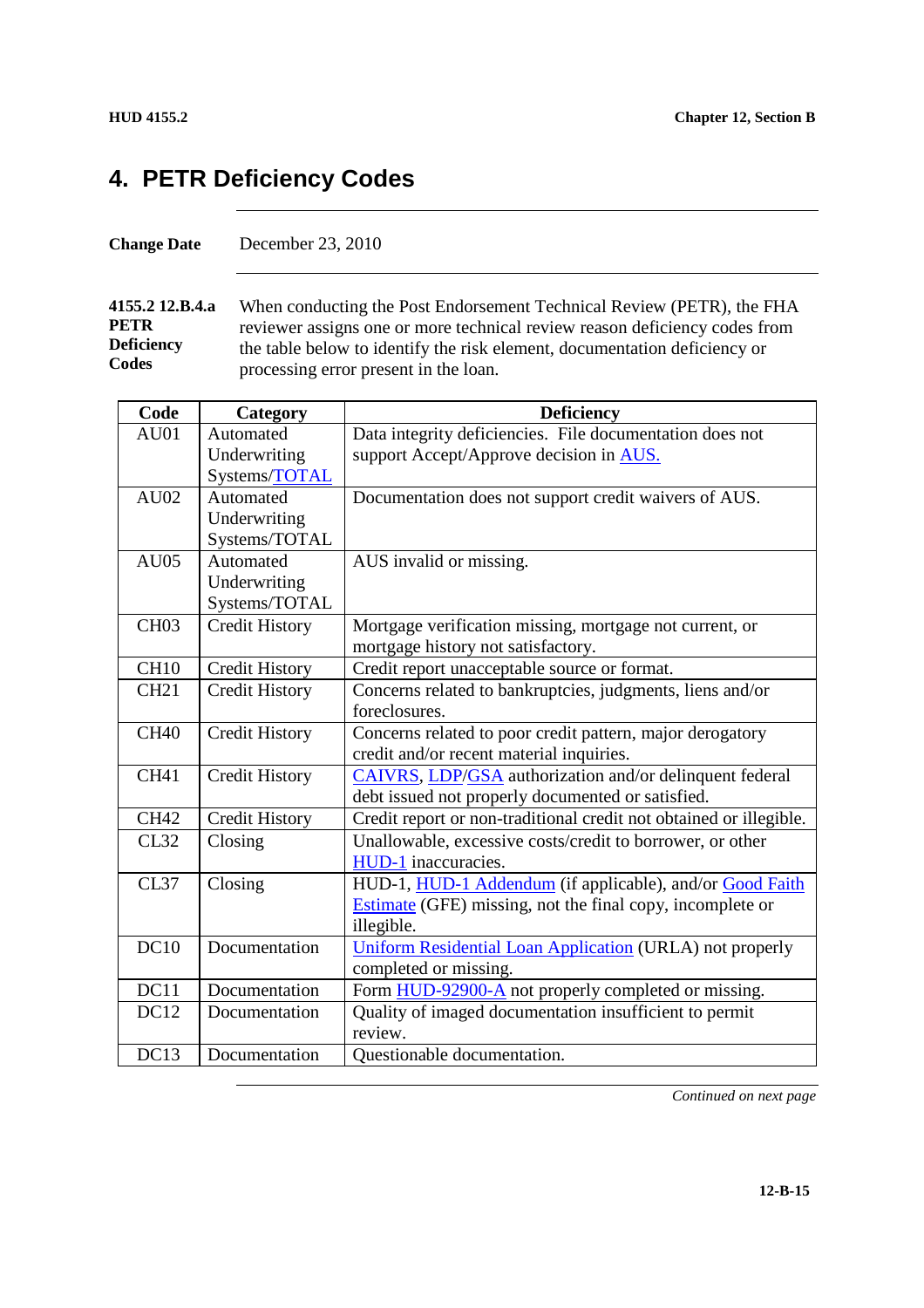#### **4155.2 12.B.4.a PETR Deficiency Codes** (continued)

| Code             | Category         | <b>Deficiency</b>                                                                         |
|------------------|------------------|-------------------------------------------------------------------------------------------|
| DC14             | Documentation    | Concerns related to electronic documents.                                                 |
| DC15             | Documentation    | Case binder indexing errors/deficiencies.                                                 |
| EQ01             | Eligibility &    | Invalid Social Security number (SSN) or Tax Identification                                |
|                  | Qualification    | number (TIN).                                                                             |
| <b>EQ02</b>      | Eligibility &    | Legal residency for non-US citizens not adequately                                        |
|                  | Qualification    | documented.                                                                               |
| <b>EQ03</b>      | Eligibility &    | Borrower not owner-occupant, property not principal                                       |
|                  | Qualification    | residence, possible investor issues and/or eligibility                                    |
|                  |                  | requirement for principal residence not met (including identity<br>of interest concerns). |
| EQ04             | Eligibility $\&$ | Qualifying ratios exceeded without acceptable compensating                                |
|                  | Qualification    | factors for manually-approved loans.                                                      |
| <b>EQ05</b>      | Eligibility &    | Borrower deleted on streamline refinance loan without credit                              |
|                  | Qualification    | qualifying.                                                                               |
| EQ07             | Eligibility &    | Payoff demand missing for refinance transaction.                                          |
|                  | Qualification    |                                                                                           |
| <b>EQ08</b>      | Eligibility &    | Streamline refinance eligibility criteria not met.                                        |
|                  | Qualification    |                                                                                           |
| FD10             | Funds            | Unacceptable, unsupported or insufficient source of funds.                                |
| FD20             | Funds            | Concerns related to assets derived from gift(s).                                          |
| <b>FD30</b>      | Funds            | Secondary financing: source or terms unacceptable, not                                    |
|                  |                  | documented or inadequately documented.                                                    |
| <b>FD60</b>      | Funds            | Borrower did not make the required minimum cash                                           |
|                  |                  | investment (downpayment).                                                                 |
| FP01             | Flipping         | Sales contract dated fewer than 91 days from acquisition date                             |
|                  |                  | by seller.                                                                                |
| <b>FP02</b>      | Flipping         | Requirements for properties sold within 91-180 days not                                   |
|                  |                  | documented.                                                                               |
| FP <sub>03</sub> | Flipping         | Waiver requirements not met to permit a property sales                                    |
|                  |                  | contract date less than 91 days with a sales price increase of                            |
|                  |                  | 20% or greater above the seller's acquisition cost.                                       |
| <b>HM01</b>      | <b>HECM</b>      | Borrower not eligible or eligibility not                                                  |
|                  |                  | established/documented.                                                                   |
| <b>HM04</b>      | <b>HECM</b>      | Counseling requirement not satisfied/acceptably documented.                               |
| <b>HM05</b>      | <b>HECM</b>      | Anti-Churning Disclosure and/or supporting calculation                                    |
|                  |                  | missing or inaccurate.                                                                    |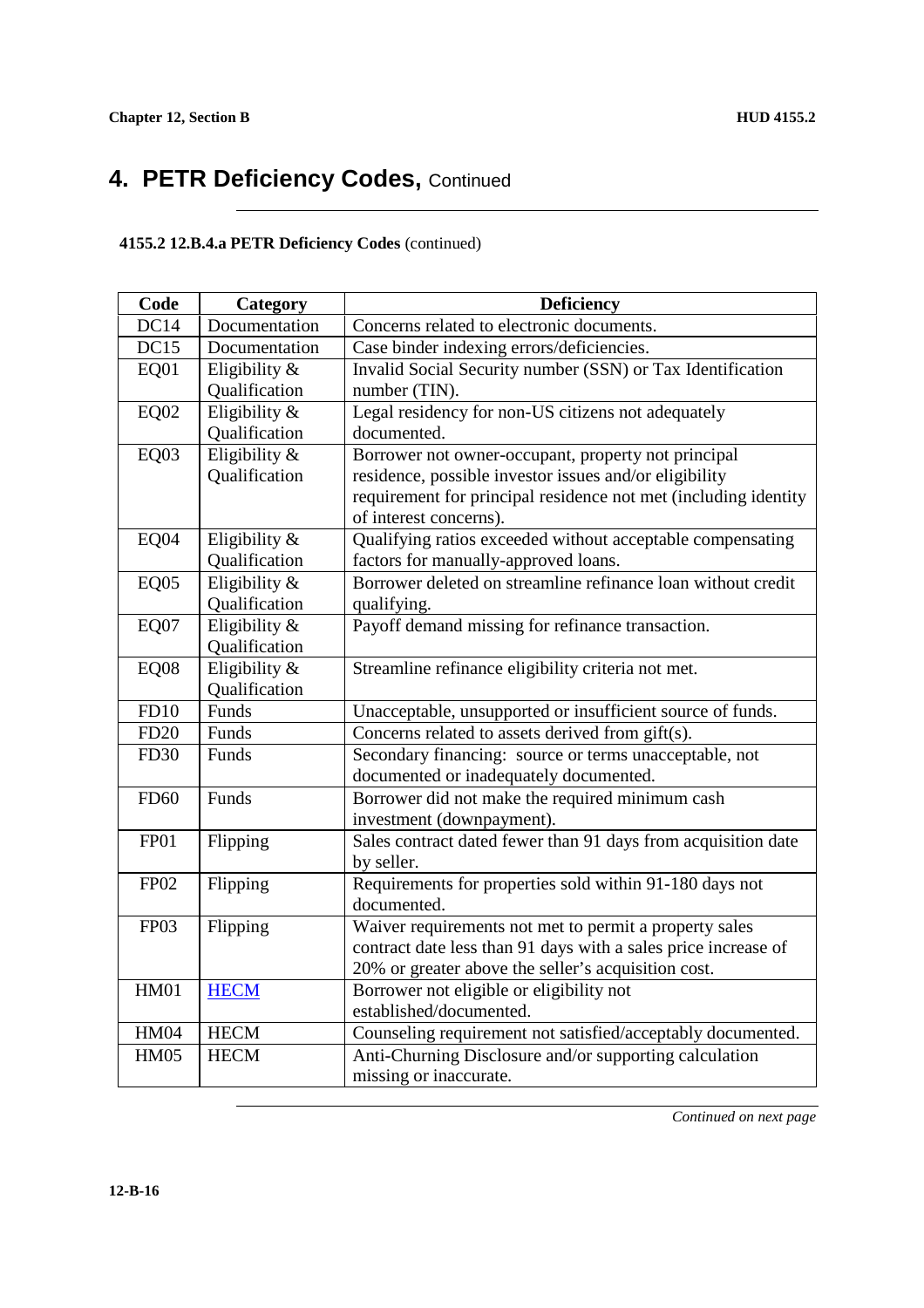### **4155.2 12.B.4.a PETR Deficiency Codes** (continued)

| Code             | Category    | <b>Deficiency</b>                                               |
|------------------|-------------|-----------------------------------------------------------------|
| <b>HM06</b>      | <b>HECM</b> | Loan Agreement missing, incorrect or illegible.                 |
| <b>HM07</b>      | <b>HECM</b> | Maximum Claim Amount incorrect.                                 |
| <b>HM08</b>      | <b>HECM</b> | Acceptable title insurance commitment not                       |
|                  |             | provided/documented.                                            |
| <b>HM10</b>      | <b>HECM</b> | Average Expected Mortgage Interest Rate (Expected Rate)         |
|                  |             | incorrect.                                                      |
| <b>HM11</b>      | <b>HECM</b> | Principal limit incorrect.                                      |
| <b>HM12</b>      | <b>HECM</b> | Payment Plant incorrectly calculated and/or disagrees with      |
|                  |             | $HUD-1.$                                                        |
| <b>HM13</b>      | <b>HECM</b> | Excess servicing set-aside.                                     |
| <b>HM25</b>      | <b>HECM</b> | Concerns related to repair set-aside.                           |
| <b>HM26</b>      | <b>HECM</b> | HECM for Purchase – no third party contributions exist.         |
| IC <sub>02</sub> | Income      | Income improperly calculated or from an unacceptable source.    |
| IC20             | Income      | Income improperly documented.                                   |
| IC22             | Income      | IRS Form 4506 or Form 8821 required, but missing,               |
|                  |             | inaccurate or incomplete.                                       |
| IC30             | Income      | Stability of income insufficient and/or unsupported.            |
| LA04             | Liabilities | Obligations of borrower(s) (non-purchasing spouses included)    |
|                  |             | omitted, inaccurate, unsupported, undisclosed and/or illegible. |
| LI <sub>01</sub> | LI Loans    | Lender Insured (LI) data integrity concerns: insured loan data  |
|                  |             | entered in FHA Connection not supported by file documents.      |
| LI <sub>02</sub> | LI Loans    | Documentation and/or compliance errors/concerns for LI case     |
|                  |             | which were not resolved prior to insurance.                     |
| <b>MA04</b>      | Maximum     | Mortgage amount incorrect, LTV limit and/or statutory limit     |
|                  | Mortgage    | exceeded.                                                       |
|                  | Amount      |                                                                 |
| <b>MA05</b>      | Maximum     | Secondary Financing: maximum CLTV and/or statutory limit        |
|                  | Mortgage    | of combined mortgages exceeded.                                 |
|                  | Amount      |                                                                 |
| <b>PG10</b>      | Program     | Concerns related to Hawaiian Homelands financing                |
|                  |             | transactions.                                                   |
| <b>PG20</b>      | Program     | Concerns related to 203(k) mortgages.                           |
| <b>PG30</b>      | Program     | Concerns related to construction-to-permanent financing         |
|                  |             | transactions.                                                   |
| <b>PG40</b>      | Program     | Concerns related to Energy Efficient mortgages.                 |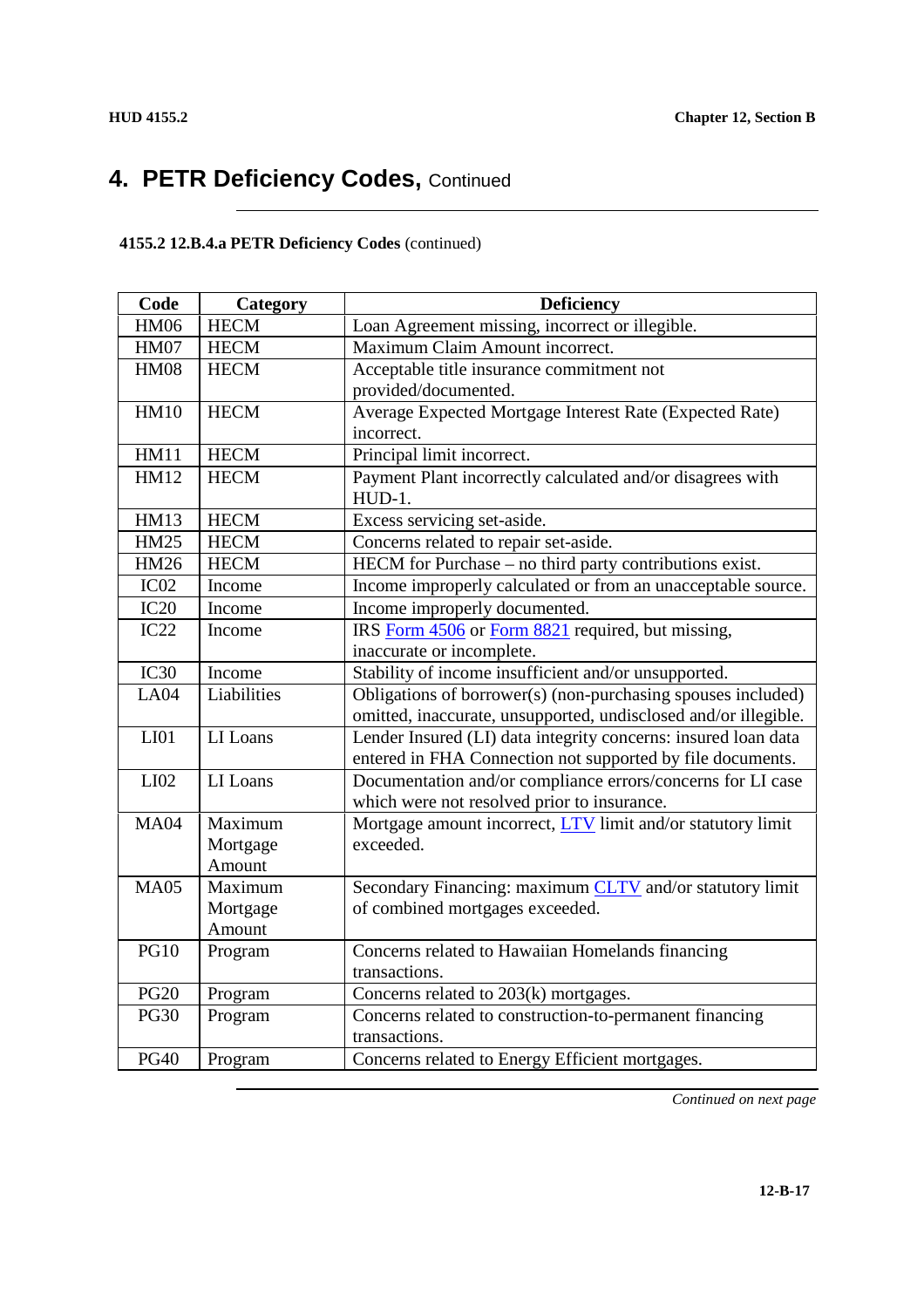#### **PETR Deficiency Codes** (continued)

| Code        | Category     | <b>Deficiency</b>                                              |
|-------------|--------------|----------------------------------------------------------------|
| <b>RH11</b> | Rehab/       | Inadequate description of improvements/costs.                  |
|             | Construction |                                                                |
| <b>UW16</b> | Underwriting | Excess cash back on No Cash-Out refinance.                     |
| <b>UW20</b> | Underwriting | Purchase contract, Real Estate Certification and/or            |
|             |              | Amendatory Clause missing, illegible or incorrect.             |
| <b>UW22</b> | Underwriting | Concerns related to short sales and/or short payoffs.          |
| <b>UW23</b> | Underwriting | Concerns related to Help for Homeowners or other loan          |
|             |              | modification program.                                          |
| <b>VA01</b> | Valuation    | Concerns related to the Neighborhood, Site, and/or             |
|             |              | Improvements sections of the appraisal report.                 |
| <b>VA02</b> | Valuation    | Illegal zoning.                                                |
| <b>VA03</b> | Valuation    | Existing construction in Special Flood Hazard Area (A or V     |
|             |              | Zone) without evidence of flood insurance.                     |
| <b>VA04</b> | Valuation    | New Construction and/or Manufactured Home in Special           |
|             |              | Flood Hazard Area (A or V Zone) without LOMA, LOMR, or         |
|             |              | an elevation certificate with evidence of flood insurance.     |
| <b>VA06</b> | Valuation    | Property does not meet Minimum Property Requirements.          |
| <b>VA07</b> | Valuation    | Appraisal expired.                                             |
| <b>VA08</b> | Valuation    | Allowable commercial space in mixed-use property exceeded.     |
| <b>VA13</b> | Valuation    | Concerns related to Cost Approach of the appraisal report.     |
| <b>VA14</b> | Valuation    | Concerns related to Sales Comparison Approach section of       |
|             |              | the appraisal report.                                          |
| <b>VA15</b> | Valuation    | Concerns related to Income Approach section of the appraisal   |
|             |              | report.                                                        |
| <b>VA17</b> | Valuation    | Concerns related to the Market Conditions Addendum to the      |
|             |              | appraisal report, including: missing, incomplete, incorrect    |
|             |              | and/or illegible.                                              |
| <b>VA18</b> | Valuation    | Owner of record not documented.                                |
| <b>VA20</b> | Valuation    | Sales are not sufficiently comparable to the subject property. |
| <b>VA22</b> | Valuation    | Form HUD-92800.5B substantially incomplete, incorrect or       |
|             |              | missing.                                                       |
| <b>VA23</b> | Valuation    | Repairs not acceptably addressed.                              |
| <b>VA24</b> | Valuation    | The Wood Destroying Insect Inspection report is missing or     |
|             |              | incomplete, or inadequate documentation exists to reflect that |
|             |              | infestation was acceptably treated.                            |